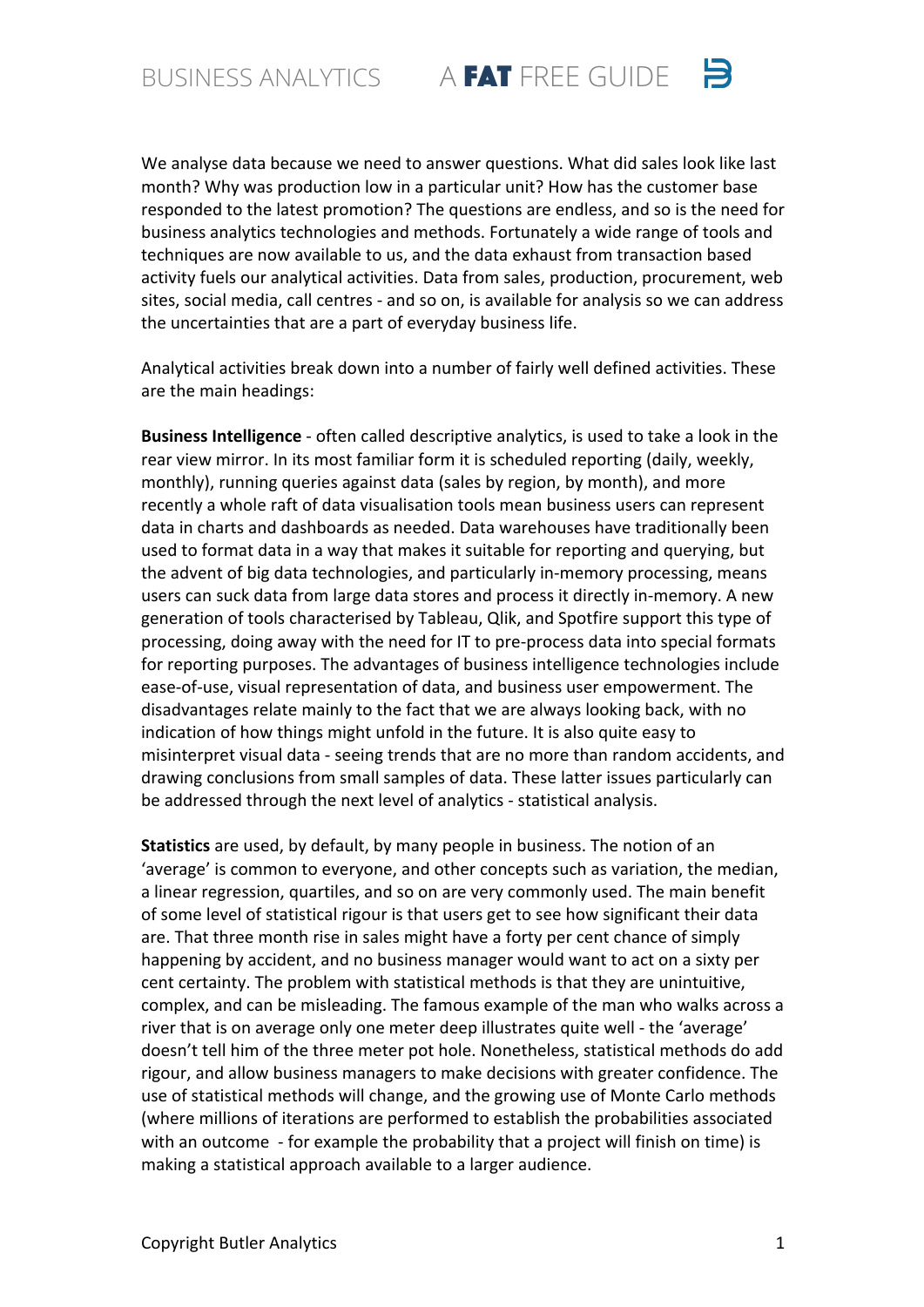$\mathbf{B}$ BUSINESS ANALYTICS A FAT FREE GUIDE

**Predictive Analytics** seems to promise a view into the future - otherwise it wouldn't be predictive. The essence of predictive analytics is very simple - analyse historical data for meaningful patterns of behaviour, test the patterns for reliability, and then apply them to new data. Many banks for example will trawl through their history of customer loans to find which customer profiles present a good risk. The resulting patterns will then be applied to new loan applicants - you don't get a loan of you already have two others, are unemployed and have more than two dependents. Data mining is one method used to detect such patterns, and this employs various methods for categorising data, for predicting numerical data (sales in August for example), for clustering data (which cluster represents people likely to buy a new product), and for finding associations (when someone buys eggs, will they also buy bacon). The advantages of week formed predictive models is obvious - we can target customers more precisely, predict when a supplier might fail to deliver, predict when a machine might fail - and a thousand other things. The downside relates mainly to the complexity of the methods and technologies, and to the generally unspoken fact that data mining will often throw out predictive models that look good on paper, but are pretty well useless in practice. There are ways to minimise this risk, but they are complex. And finally the terminology - machine learning refers mainly to the algorithms that are used in data mining - which is in turn used to build predictive models. It should be added that all analytical activity is in some way predictive. We wouldn't interrogate weekly reports unless we were trying to improve or fix something, which assumes that our new knowledge will be useful. And statistical methods are very often used to predict - a linear regression is a line drawn through a number of scattered points in the hope that is says something about the trend.

**Prescriptive analytics** is largely concerned with resource optimisation. The techniques used are actually quite old, and thirty years ago would come under the heading of operations research. The archetypal optimisation problem involves finding the best use of resources, given a set of constraints and a well-defined objective. Airlines use this technology a great deal. How do they route aircraft, decide on the split between various classes of seats, deploy employees, and so on, so that profitability is maximised? The relationship between prescriptive analytics and predictive analytics is quite interesting. The output from predictive analytics is very often probabilistic in nature - a seventy per cent probability that sales with grow over the next six months say. Once we have these probabilities we can employ a prescriptive analytics variant called stochastic optimisation, where the input is not concrete hard numbers, but probabilities. This is very powerful, enabling the best deployment of resources in the face of uncertainty. Once we have gotten over our "predictive analytic and big data" honeymoon, prescriptive analytics will receive much more attention. In summary, descriptive and predictive analytics may tell us what has happened and will happen respectively, but prescriptive analytics tells us how it should happen.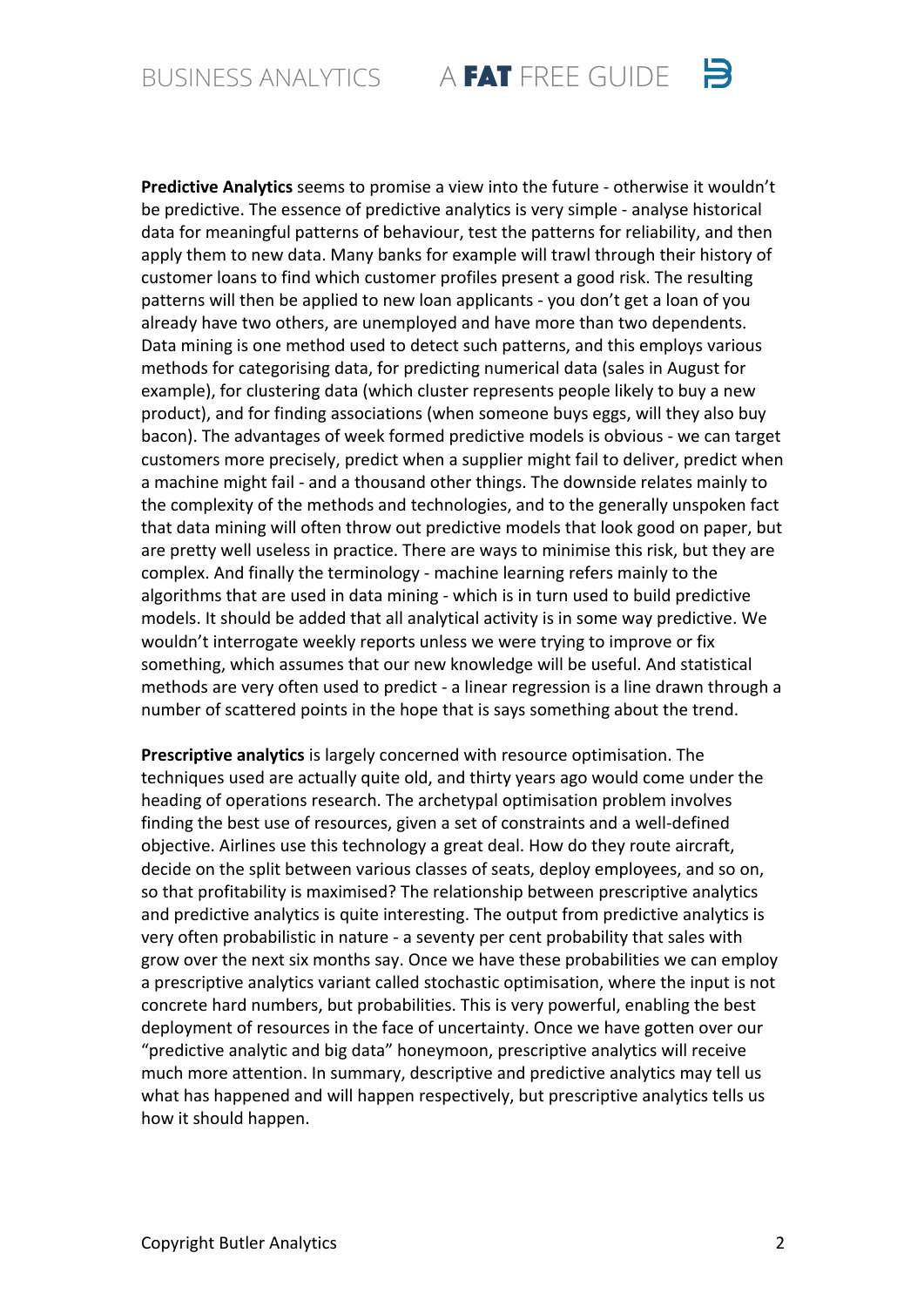BUSINESS ANALYTICS A FAT FREE GUIDE

Take a break - get a coffee or read your twitter stream (does anyone actually do that?) 

**Decision management** is where we tie the whole thing together. I've talked about these various modes of analytics as though they are happening in a vacuum - but of course they are not. Many industries have regulators, all businesses have auditors, every business has internal politics and unless we manage our analytical environment the whole thing will collapse under the weight of its own complexity and volume of activity. You can see what I call the Analytics Triangle above. It shows



quite well the relationship between participation and skill levels. As we rise up the triangle so the number of businesses possessing the requisite skills and awareness diminishes. Decision management disciplines, tools and methods tend to get used in highly regulated industries such as banking, and in the larger players in those industries - they have to. They cannot have a regulator turn up who asks why they are giving loans to so many dodgy candidates, without providing some justification via the models they are using. And so decision management - what enterprise resource planning (ERP) is to the world of transactional activity, is an overarching set of management disciplines, tools, infrastructure and techniques which ensure that. Only a handful of suppliers provide the resources to implement decision management - FICO, SAS and IBM, and possibly other I don't know about.

So this totally 'fat free' summary of business analytics - a thousand or so words instead of three hundred pages, shows how far we need to go. And this isn't the end of it. I've already spoken with suppliers who are starting to look at the use of game theory (John Nash died last week - what a loss) to optimise and automate decisions that are being made in real-time. Predictive analytics very generously delivers probabilities - once we have these there are many things we can do, and real-time optimisation of strategy is an exciting new frontier.

In summary, this is how things are panning out. We've spent half a century automating transactional activity and business processes - we are going to spend the next half century automating business decisions - and it is going to be a profound thing. Business intelligence is just a starting point, but no matter where your organisation is in this journey, it all needs to be managed. The latest eye-candy rich data visualisation tools are quite capable of giving six people, six different